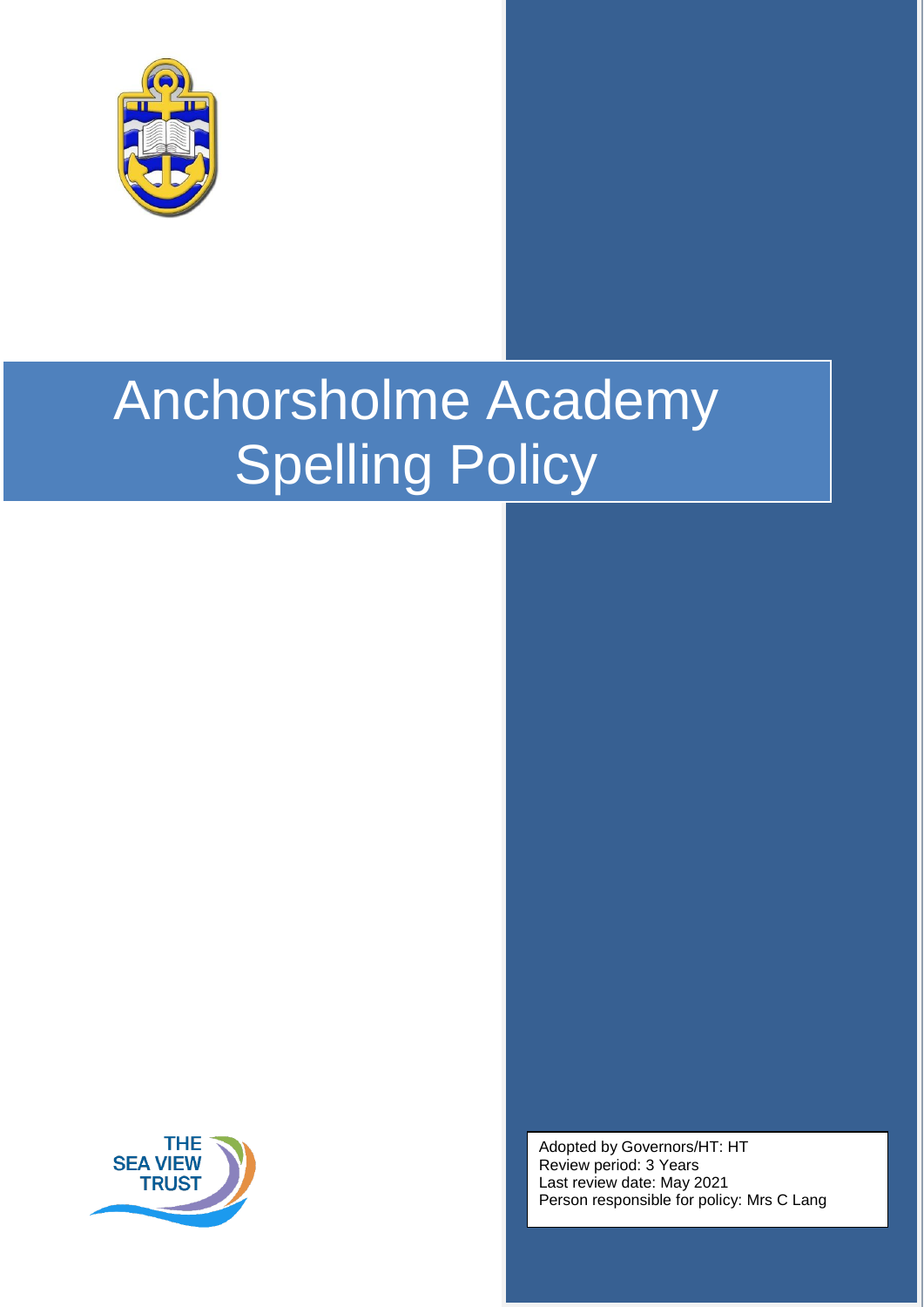# **Aim**

At Anchorsholme Academy, we want every child to be a confident and creative writer with the ability to write for a range of purposes and audiences.

In order to achieve this, they must have a secure understanding of spelling rules and patterns and an ever broadening vocabulary. Pupils must be able to draw on a range of strategies when learning spellings and then be able to apply these strategies to their independent writing. Pupils must be encouraged to explore new vocabulary and to seek opportunity to use this in their writing to become creative, confident writers.

Our pupils:

- Apply their developing phonic knowledge in order to segment and blend words independently;
- Understand and take an interest in the meaning of new vocabulary and explore word families from the same origin;
- Use new vocabulary in both speaking and writing;
- Write with purpose and creativity, whilst editing, improving and redrafting their work; and
- Are not afraid to experiment with words and challenge themselves.

# **Statutory Requirements**

The statutory requirements for the teaching of spelling are laid out in the National Curriculum (2014) for Key Stages 1 & 2 and in the Communication & Language and Writing areas of the Early Years and Foundation Stage Statutory Framework (2012).

# **Phonics**

In the EYFS and Year 1, pupils follow a high quality, systematic programme of phonics using the Letters and Sounds (DfE 2007) teaching programme. Phonics teaching at Anchorsholme Academy makes strong links between decoding for reading and segmenting AND blending for spelling. Teachers model segmenting using 'sound buttons and sound lines' and use this to scaffold pupils when writing independently. Pupils are encouraged to apply their growing phonic knowledge when spelling.

Pupils are expected to leave Foundation Stage with a secure knowledge of the Phase 3 graphemes and with the ability to apply this knowledge to their spelling. Those that are not secure receive additional support to address their individual needs.

Pupils in Year 1 follow a structured programme of spelling to deliver the statutory requirements; the programme reflects Phase 5 of Letters and Sounds. It is expected that the vast majority of Year 1 pupils will be secure in the use of Phase 5 GPCs by the end of the year. Those that are not confident at Phase 5 receive additional support to address their individual needs.

The Year 2 statutory requirements for spelling reflect the spelling patterns and rules at Phase 6 of Letters and Sounds and this is delivered through a structured spelling programme and daily phonics sessions.

# **Progression in Spelling**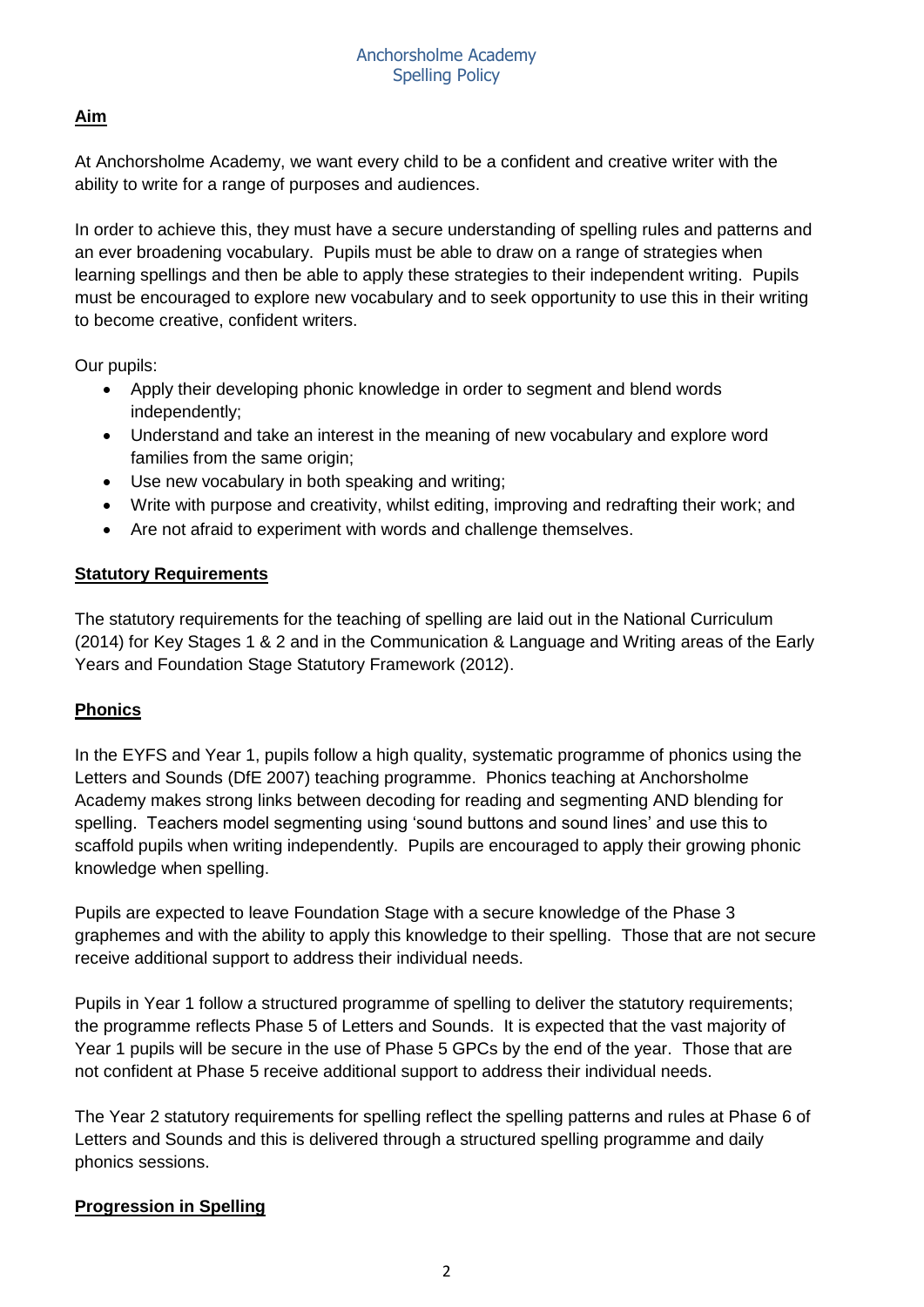To ensure coverage of the statutory spelling requirements for each year group and progression in spelling skills, we follow a published scheme from 'Twinkl'. The scheme provides teachers with a clear plan for spelling across the year and word lists to support the teaching of specific patterns and rules.

New spelling patterns and rules are introduced formally each week. Pupils discuss the patterns and are given opportunity to explore and experiment with further examples. Discussion of the pattern or rule takes place during Guided/Shared reading and ACEs time, as well as through modelled and shared writing.

Spellings are displayed in every classroom and updated every week. Pupils are given opportunities to practice their spellings during registration activities, SPaG lesson starters and handwriting sessions.

In line with the teaching of phonics, a typical learning structure follows:

#### **Revise**

Activate prior knowledge Revisit previous linked learning

# **Teach**

Introduce **Explain** Investigate Model

# **Practise**

Individual/ group work Extend/ explore concept independently Investigate Generalise

# **Apply & Assess**

Independent application Explain & demonstrate own understanding

# **Strategies for Learning Spellings**

In order to enable pupils to internalise spelling patterns, teachers model a range of strategies which pupils are then able to apply independently:

- Sound talking to aid segmenting and blending;
- Look, say, cover, write, check; and
- Use of sound buttons and lines.

Pupils are encouraged to use dictionaries in every year group to explore the spelling, meaning and origins of words.

EYFS - Oxford First Dictionary KS1 - Oxford Junior Illustrated Dictionary LKS2 - Oxford Primary Dictionary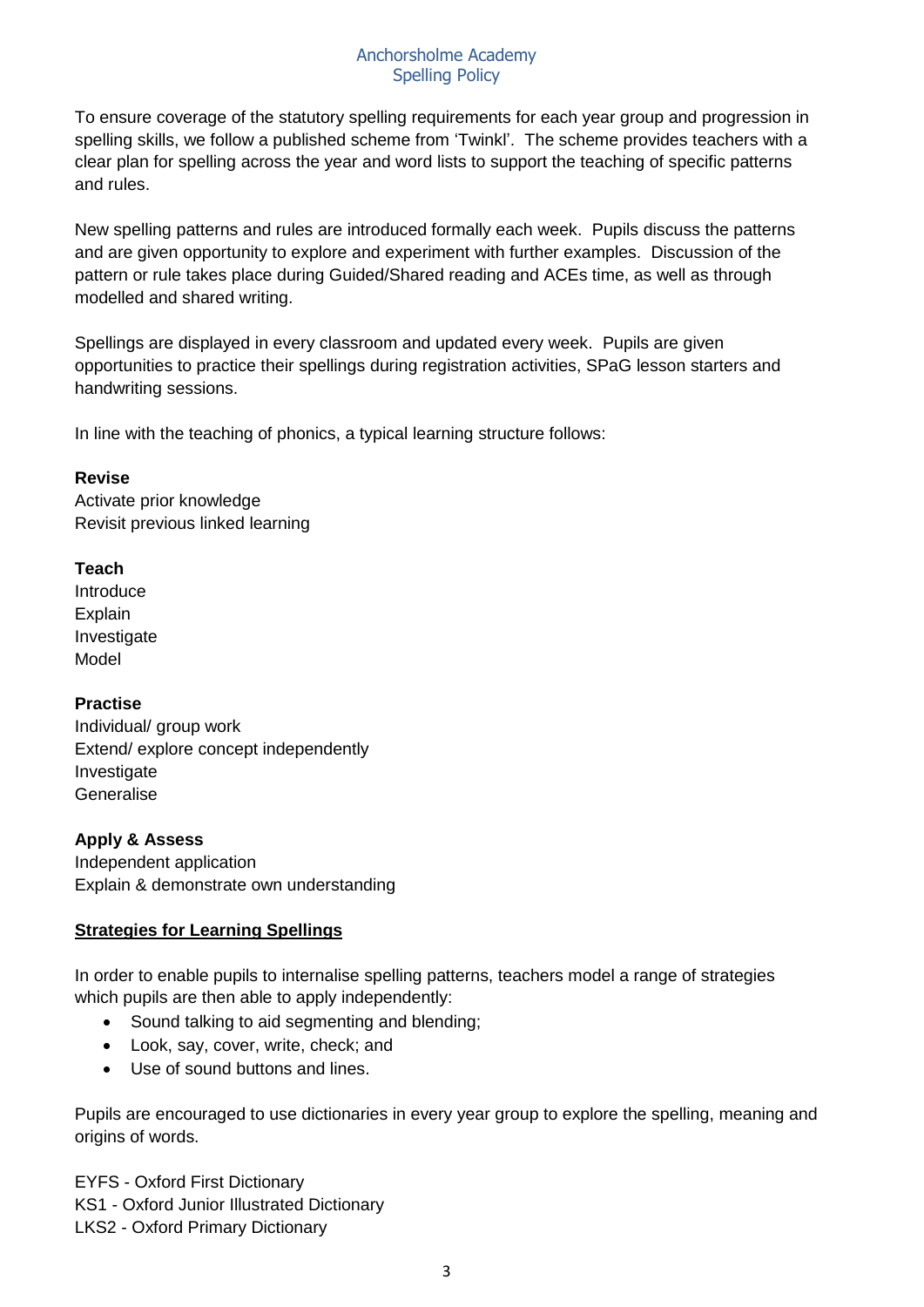#### UKS2 - Oxford School Dictionary

#### **Strategies for the Teaching of Spelling**

At Anchorsholme Academy, we teach the learning of spellings as a multi-sensory approach linked very closely to handwriting and active phonics. Our teaching of spelling is focused around the rules, patterns and conventions but also includes common exception words, high frequency words and vocabulary pertinent to thematic, concept and personal learning.

All pupils have a spelling journal in which they collect interesting new vocabulary and are encouraged to practise making independent spelling choices before checking with an adult.

#### **Marking and Feedback**

In our marking, we ensure that pupils are applying their growing understanding of spelling accurately. Errors in spelling of high frequency words are identified and up to 3 misspellings of common exception words or taught patterns/rules. Pupils make use of editing and improving time to correct these errors using the strategies taught.

#### **Assessment**

Pupils are tested on the spellings learned each week and errors are identified for pupils to revisit. Review and Assess weeks are planned into every half term and they are an opportunity to assess pupils' understanding of the patterns and rules learned through the use of dictation passages.

Understanding of spelling is also assessed through independent writing and from evidence in the pupils' spelling journals.

#### **Intervention**

Every teacher teaches the statutory requirements for their year group as it is expected that the majority of pupils will be ready to access this each September. Rigorous assessment procedures identify pupils that have specific spelling needs and are making less than expected progress.

Where pupils are identified as not meeting age related expectations or are struggling to access the year group expectations, parents are informed, specific strategies and targets are discussed and then reviewed at the end of the half term. This information is also a focus for discussion between staff and SLT during pupil progress meetings and to inform the SENDCo.

This is communicated with parents and phase leaders at the earliest opportunity and specific targeted interventions are put in place to meet their needs. Current intervention strategies include:

- Phonics Support
- Toe by Toe
- Early/ Additional Literacy Support (ELS/ ALS)

# **Parental Support**

We believe that the learning done at home should reflect and extend the learning in the classroom and we recognise and appreciate the key role that parents and carers take in this.